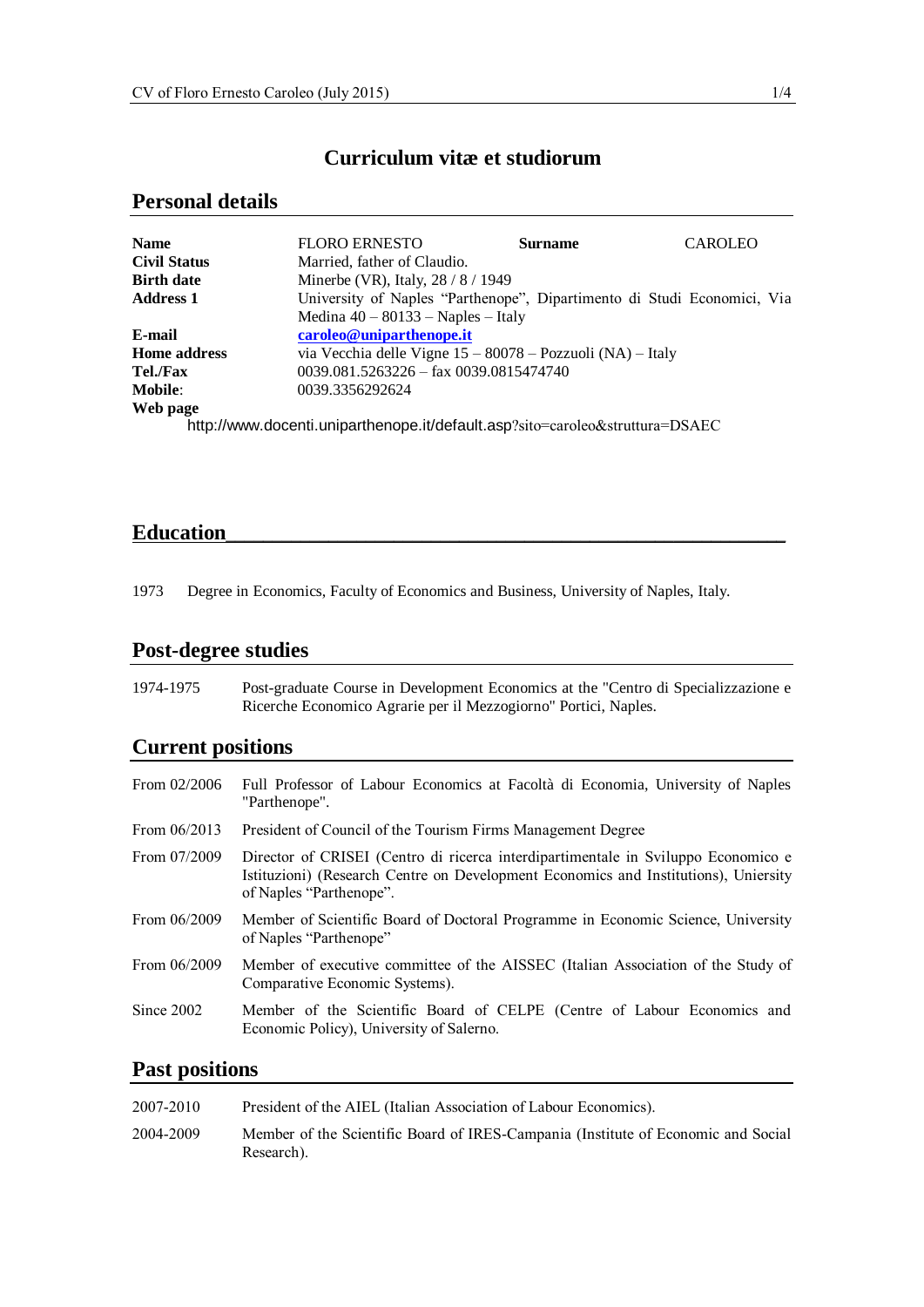| 2006-2009 | Member of the Scientific Board of the Scuola Internazionale di Alta Formazione in<br>Relazioni Industriali e di Lavoro - Università degli Studi di Modena e Reggio Emilia. |
|-----------|----------------------------------------------------------------------------------------------------------------------------------------------------------------------------|
| 2004-2006 | Member of the Scientific Board of the Doctoral programme in Public Economics,<br>University of Salerno.                                                                    |
| 2002-2006 | Director of CELPE (Centre of Labour Economics and Economic Policy), University of<br>Salerno.                                                                              |
| 2001-2006 | Full Professor of Economic Policy at Facoltà di Economia, University of Salerno.                                                                                           |
| 1996-2004 | Secretary of Italian Association of Labour Economists (AIEL)                                                                                                               |
| 1998-2001 | Associate professor of Economic Policy at Facoltà di Economia, University of Salerno.                                                                                      |
| 1976-1998 | Researcher at the University of Naples "Federico II".                                                                                                                      |

# **Recent Research projects**

| From 2015            | Scientific coordinator for the University of Naples Parthenope of the Regional Project<br>"Rete Innovativa di Collaborazione dell'l'Artigianato Artistico in Campania RICArt<br>Campania", PO FESR 2007-2013 - Obiettivo operativo 2.1 - BANDO SPORTELLO<br>DELL'INNOVAZIONE - Progetti Cultural and Creative Lab |
|----------------------|-------------------------------------------------------------------------------------------------------------------------------------------------------------------------------------------------------------------------------------------------------------------------------------------------------------------|
| 2013-2015            | Scientific coordinator of the project: YOUTHUNEMPLOYMENT "The Political<br>Economy of Youth Unemployment"- SEVENTH FRAMEWORK PROGRAMME<br>Marie Curie Actions - People - International Research Staff Exchange Scheme                                                                                             |
| 2011-2015<br>project | Scientific coordinator for the University of Naples "Parthenope" of the Regional<br>REPOS (Networks, Public Policies and Growth)                                                                                                                                                                                  |
| 2008-2010            | Scientific coordinator of the Research project on "Evaluation of regional active labour<br>market programs", ARLAV (Regional Employment Office of Campania).                                                                                                                                                      |
| 2007-2008            | Member of Research group on "Labour dynamics and employment in Italy",<br>Fondazione METES.                                                                                                                                                                                                                       |
| 2005-2008            | Scientific coordinator of the Research project on "Stock and flows in local labour<br>markets", ARLAV (Regional Employment Office of Campania).                                                                                                                                                                   |
| 2004-2006            | Scientific coordinator of the research project on: "Enquiry on the implementation of<br>compulsory school regulation in the Province of Salerno", CELPE and Province of<br>Salerno.                                                                                                                               |
| 2003-2005            | President of the Employment Board of the Province of Salerno for the implementation<br>of the Regional project on: "COMMENT: knowledge as an engine for growth"                                                                                                                                                   |
| 2003-2005            | Scientific Coordinator of the research project on: "The Mezzogiorno Labour Market",<br>ISFOL and CELPE.                                                                                                                                                                                                           |
| 2002-2004            | Scientific coordinator of the research unit within the National Research Project (PRIN)<br>on: "Organisations, Institutions and performance of local labour markets".                                                                                                                                             |
| 2003-2004            | Member of the Commission for the implementation of "Commitments with the EU in<br>the field of labour statistics", on behalf of the Guarantee Commission of Statistical<br>Information of the Italian Presidency of the Council of Ministers                                                                      |
| 1999-2002            | Scientific coordinator of the EU-TSER research project on: "Youth unemployment and<br>social exclusion in Europe".                                                                                                                                                                                                |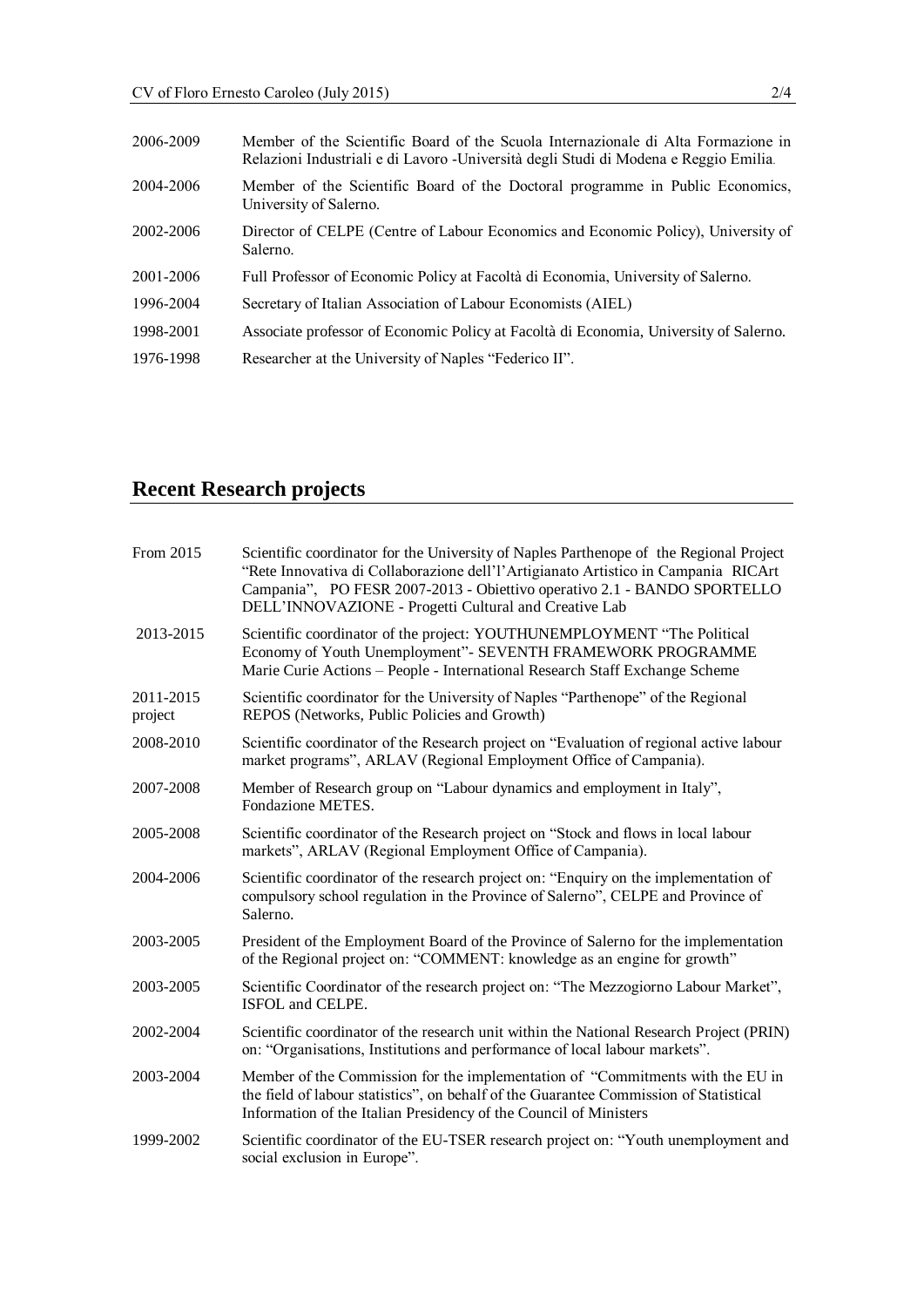## **Recent Pubblications**

### **International Journals**

Altavilla C., Caroleo F.E., (2013) "Asymmetric Effects of National-based Active Labour Market Policies", **Regional Studies**, vol. 47, p 1482-1506.

Caroleo F.E., Pastore F. (2012), "Talking about the Pigou Paradox: Socio-Educational Background and Educational Outcomes of AlmaLaurea" **International Journal of Manpower**, vol. 33, p. 27-50.

"Vulnerability and discrimination among women, children and ethnic minorities –Introduction-", (2010) (with Giannelli G. C. and Pastore F), **International Journal of Manpower** Vol. 31 No. 2, 2010 pp. 101-108.

"A Note on Youth Unemployment" (2007) (with F. Pastore), **Annals [of University of Petroşani](http://ideas.repec.org/s/pet/annals.html)**, University of Petrosani, Romania.

"Gone for Good? Determinants of School Dropout in Southern Italy", (2007) (with N. O'Higgins, M. D'Amato, A. Barone) *Giornale degli Economisti e Annali di Economia*, vol. 66, n. 2

"[Evaluating the Dynamic Effects of Active Policies in Italy](http://www.celpe.unisa.it/DP/dp84.pdf)", (2006) (with C. Altavilla) *Labour*, 20 (2), pagg. 349-382.

#### **Italian Journals**

Caroleo F.E., Pastore F. (2013). "L'overeducation in Italia: le determinanti e gli effetti salariali nei dati AlmaLaurea". *Scuola Democratica*, vol. 2, p. 353-378, ISSN: 2039-2699

Bruno G.S.F., Caroleo F.E., Dessy O. (2013). Stepping stones versus dead end jobs: exits from temporary contracts in Italy after the 2003 reform*. RIVISTA INTERNAZIONALE DI SCIENZE SOCIALI*, vol. 1, p. 31-60, ISSN: 0035-676X

"Le cause del'(l'in)successo lavorativo dei giovani" (2009) (with Pasture F.) **Economia & Lavoro**, vol. 3; p. 107-131.

"Verso una nuova geografia regionale dell'Europa: gli effetti dell'allargamento dell'Unione Europea sul mercato del lavoro" (2007, with F. Pastore), *Federalismi.it. Rivista di diritto pubblico italiano, comunitario e comparato*, n. 5.

"La cause dei divari regionali della disoccupazione in Europa", (2006) (with G. Coppola) *Rivista di Economia e Statistica del Territorio*, n. 1. (also available in R. Realfonso e C. Vita (eds) (2006) Sviluppo Economico e Mezzogiorni d'Europa, Pubblicazioni DASES, Franco Angeli, Milano).

"Il modello sociale europeo: quali opportunità di occupazione per il terzo settore?" (2006) (with M. R. Garofalo), *Impresa Sociale*, n. 1.

"La disoccupazione giovanile in Italia. La riforma della formazione come alternativa alla flessibilità" (2005, with F. Pastore), *Economia e Lavoro*, 39(2): 49-66 (also available in Gelmini, P.R. and M. Tiraboschi, eds., 2006, *Scuola, Università e mercato del lavoro dopo la Riforma Biagi*, **Giuffrè**, Milano (collana Adapt – Fondazione Marco Biagi) Parte I, Ch. 2; and also as **CELPE** Discussion Paper, n. 83, October).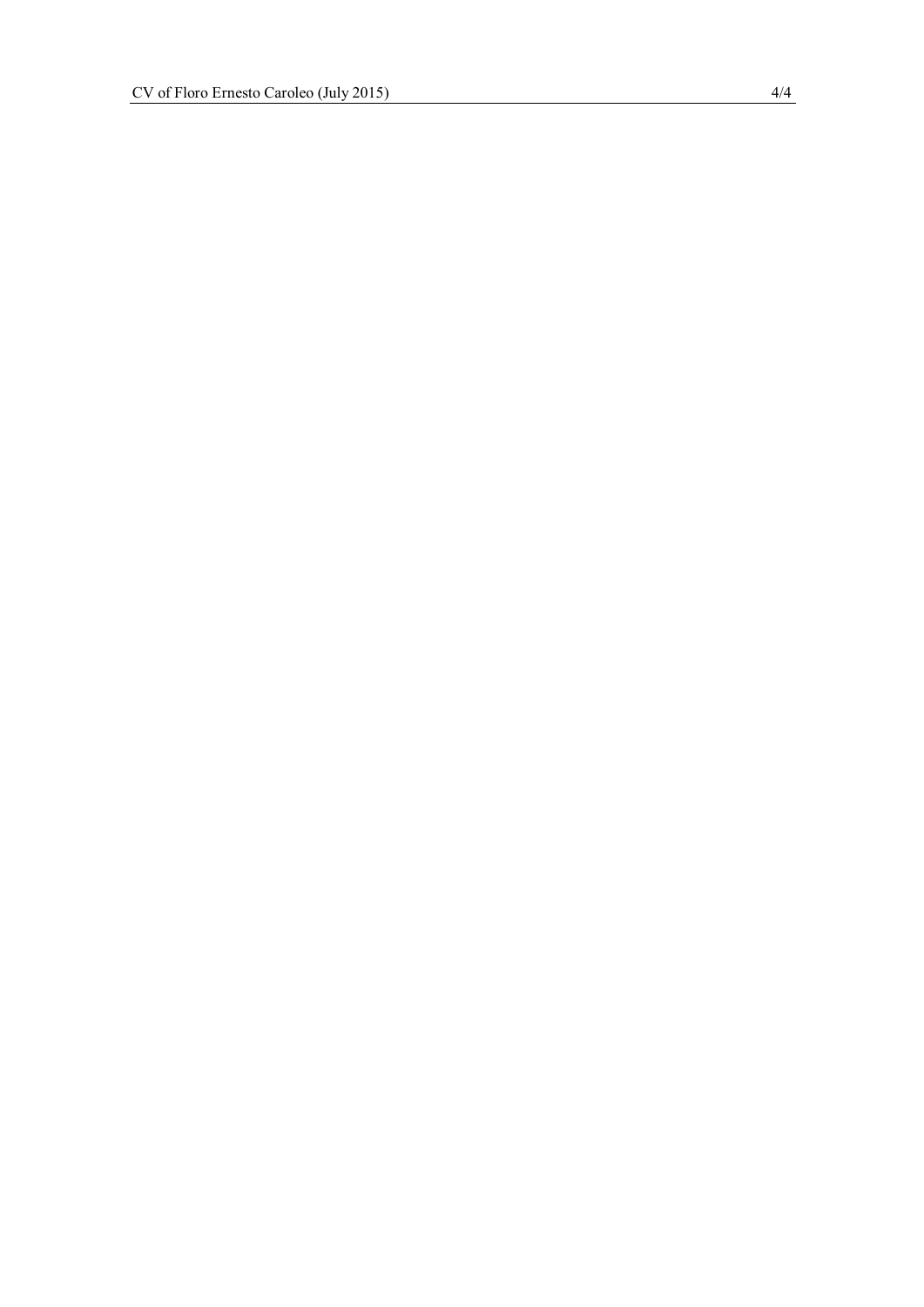#### **Books edited**

Caroleo F.E and R. De Siano (Eds) (2015) *TEALM Workshop "New challenges for the labour market: spatial and institutional perspectives" Proceedings*, CRISEI, University of Parthenope, Naples ISBN:978-88-98279-02-9

Caroleo F.E., Pastore F (2010). *The Labour Market Impact of the EU Enlargement: A New Regional Geography of Europe?*. Heidelberg: Physica Verlag.

F. E. Caroleo and S. Destefanis (eds) (2006) *The European Labour Market: Regional Dimensions*, Physica Verlag, Heidelberg.

#### **Contributions to edited books**

Caroleo F. E. and F. Pastore (2016), "Overeducation: A disease of the school-to-work transition systems, in G. Coppola and [N. O'Higgins](http://www.tandf.net/books/search/author/niall_ohiggins/) (eds) *Youth and the Crisis: Unemployment, education and health in Europe*, London, Routledge.

Bruno G.F.G., Caroleo F.E., Dessy O. (2016). Obesity and the economic performance of young people in Italy , in G. Coppola and [N. O'Higgins](http://www.tandf.net/books/search/author/niall_ohiggins/) (eds) Youth and the Crisis: Unemployment, education and health in Europe, London, Routledge.

Bruno G.F.G., Caroleo F.E., Dessy O. (2014). Temporary contracts and young workers' job satisfaction in Italy. In: (a cura di): M. A. Malo, D. Sciulli , Disadvantaged Workers. AIEL SERIES IN LABOUR ECONOMICS, Springer International Publishing, ISSN: 1863-916X, doi: 10.1007/978-3-319-04376-0\_6

Caroleo F.E., Pastore F (2010). *Introduction*. In: Caroleo F.E., Pastore F. (Eds). The Labour Market Impact of the EU Enlargement: A new Regional Geography of Europe?. p. 1-13, Heidelberg: **Physica Verlag**.

Caroleo F.E., Pastore F (2010). *Structural Change and Labour Reallocation Across Regions: A Review of the Literature*. In: Caroleo F.E., Pastore F. (Eds). The Labour Market Impact of the EU Enlargement: A new Regional Geography of Europe?. p. 17-47, Heidelberg: **Physica Verlag**.

Caroleo F. E, Amendola G. and and G. Coppola (2006) "Regional Disparities in Europe" in F. E. Caroleo and S. Destefanis (eds) The European Labour Market: Regional Dimensions, **Physica Verlag**, Heidelberg.

Caroleo F.E., Pastore F (2010). Structural Change and Regional Labour Market Imbalances in Transition. In: Marelli E., Signorelli M. (eds). Economic Growth and Structural Features of Transition. p. 260-276, BASINGSTOKE: Palgrave, Macmillan.

"[Evaluating Asymmetries in Active Labour Policies: The Case of Italy](http://www.celpe.unisa.it/DP/dp84.pdf)", (2006) (with C. Altavilla) in F. E. Caroleo and S. Destefanis (eds) The European Labour Market: Regional Dimensions, Physica Verlag, Heidelberg.

"Youth Participation in the Labour Market in Germany, Spain and Sweden", (2003, with F. Pastore), in T. Hammer (ed.), Youth Unemployment and Social Exclusion in Europe, The Policy Press, Ch. 7: 115-141.

## **Contributions to edited books in Italian**

Caroleo F.E. (2013). Il difficile passaggio verso il lavoro dei giovani che lasciano la scuola: quali possibili politiche?. In: Bifulco R., Carillo M. R. (a cura di), I nuovi caratteri del dualismo Nord-Sud: aspetti economici e normativi (scritti in memoria di Salvatore Vinci). p. 367-382, NAPOLI:Editoriale Scientifica, ISBN: 978-88-6342-451-5

Altavilla C., Caroleo F. E., Di Monte P. Veneziano S., (2009), "Le peculiarità della normativa nazionale sulle politiche del lavoro nelle regioni del Mezzogiorno" in CNEL, Il lavoro che cambia: Reglazione, welfare e politiche attive del lavoro, Roma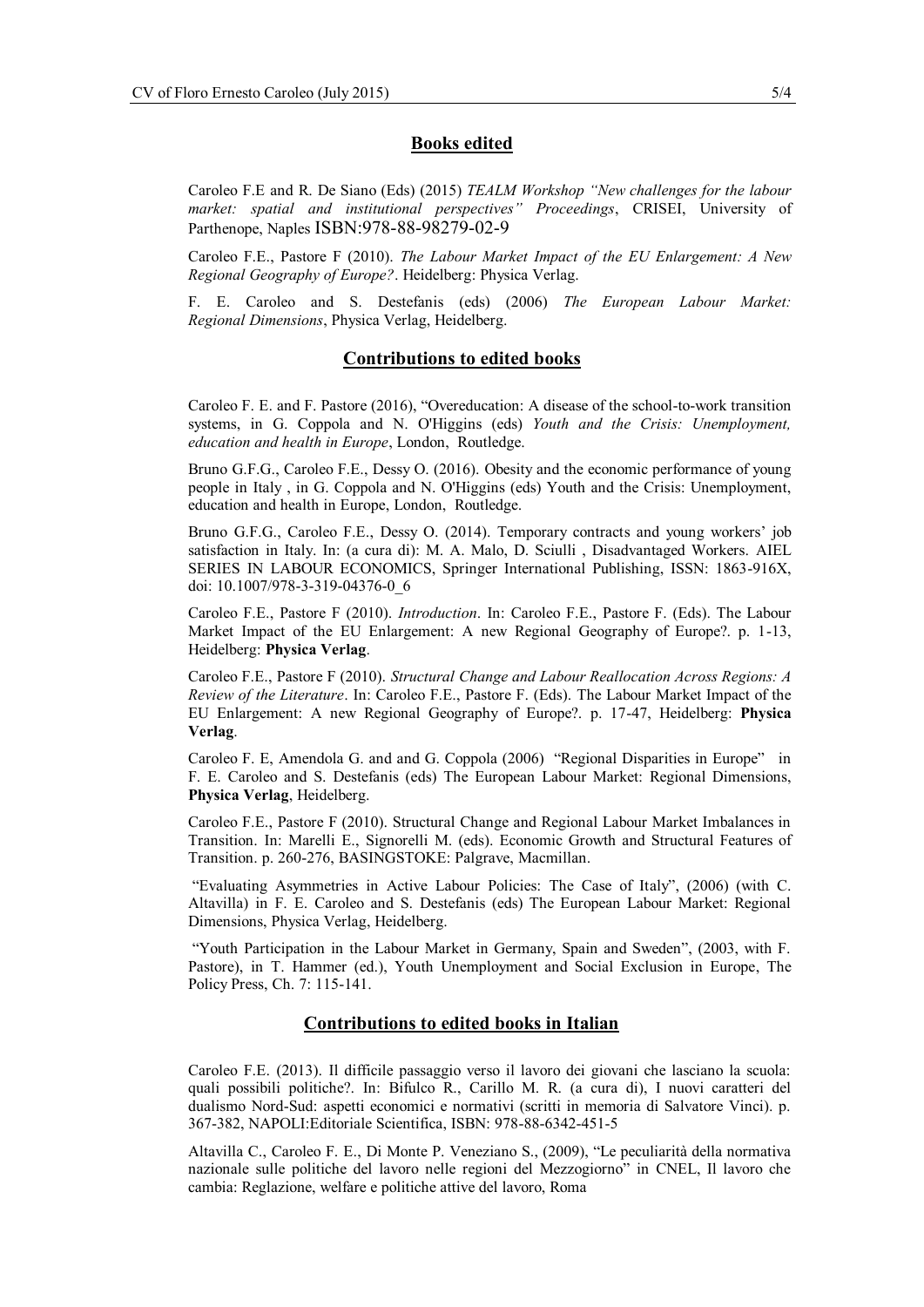Caroleo F.E. (2010). Il decentramento delle politiche del lavoro in Italia. In: Grasselli P., Montesi C.. Le politiche attive del lavoro nella prospettiva del bene comune. p. 71-88, Milano: Franco Angeli.

"Il mercato del lavoro e i loro effetti sulla produzione e l'occupazione" (2006) in P. Dimonte (ed.) Rapporto di valutazione sulle politiche del lavoro, ARLAV Campania, Napoli.

"Una valutazione macroeconomica degli effetti delle politiche del lavoro in Italia, Mezzogiorno e Campania" (2006) (with C. Altavilla) in P. Dimonte (ed) Rapporto di valutazione sulle politiche del lavoro, ARLAV Campania, Napoli.

"Le politiche per lo sviluppo industriale: si può ricostruire un modello comune tra il Mezzogiorno d'Italia e i nuovi Laender tedeschi?" (in collab. con M. R. Garofalo). In: U. Marani (a cura di), L'economia della Germania unificata: un osservatorio "interessato"dal Mezzogiorno, Donzelli Editore, Roma, 2005.

"La politica degli alti salari come causa dei "due Mezzogiorno d'Europa". In: U. Marani ( a cura di) L'economia della Germania unificata: un osservatorio "interessato"dal Mezzogiorno, Donzelli Editore, Roma 2005.

F. E. Caroleo, E. Rustichelli ed E. Mandrone (2005) "Inquadramento storico del ciclo occupazionale nel Mezzogiorno" in A. Amendola e E. Rustichelli (a cura di) Rapporto sul mercato del lavoro nel Mezzogiorno, ISFOL Monografie sul Mercato del lavoro e le politiche per l'impiego, n. 12, Roma.

F. E. Caroleo, A. Amendola (2005) "Domanda di lavoro" in A. Amendola e E. Rustichelli (a cura di) Rapporto sul mercato del lavoro nel Mezzogiorno, ISFOL Monografie sul Mercato del lavoro e le politiche per l'impiego, n. 12, Roma.

F. E. Caroleo, R. Fonseca (2005) "Domanda e offerta - Flussi di lavoro per genere e regione" in A. Amendola e E. Rustichelli (a cura di) Rapporto sul mercato del lavoro nel Mezzogiorno, ISFOL Monografie sul Mercato del lavoro e le politiche per l'impiego, n. 12, Roma.

#### **Proceedings of International Conferences**

Caroleo F.E and R. De Siano,(2015) "introduction" in Caroleo F.E and R. De Siano (Eds) TEALM Workshop "New challenges for the labour market: spatial and institutional perspectives" Proceedings, CRISEI, University of Parthenope, Naples ISBN:978-88-98279-02- 9

"The Impact of the Institutions on Regional Unemployment Disparities" (2005) (with G. Coppola), in Proceedings of the 7th Path to Full Employment Conference on "Creating a Culture of Full Employment", CofFEE University of Newcastle, Australia. (also available in CELPE Discussion Paper, 98, 2005)

#### **Working papers**

Caroleo F. E. and F. Pastore (2015), "Overeducation: A disease of the school-to-work transition systems", IZA Discussion Paper n 9049

Bruno G.F.G., Caroleo F.E., Dessy O. (2015), "Obesity and the economic performance of young people in Italy", IZA Discussion Paper n 9050.

Caroleo F.E., Pastore F. (2014). Overeducation at a Glance: Determinants and Wage Effects of the Educational Mismatch, Looking at the AlmaLaurea Data, AlmaLaurea Working Papers no. 58– ISSN 2239-9453

Caroleo F.E., Pastore F. (2013). Overeducation at a Glance: Determinants and Wage Effects of the Educational Mismatch, Looking at the AlmaLaurea Data, IZA Discussion Paper n. 7788.

Bruno G. S. F., Caroleo F.E., Dessy O. (2013). Temporary Contracts and Young Workers' Job Satisfaction in Italy, IZA Discussion Paper No. 7716.